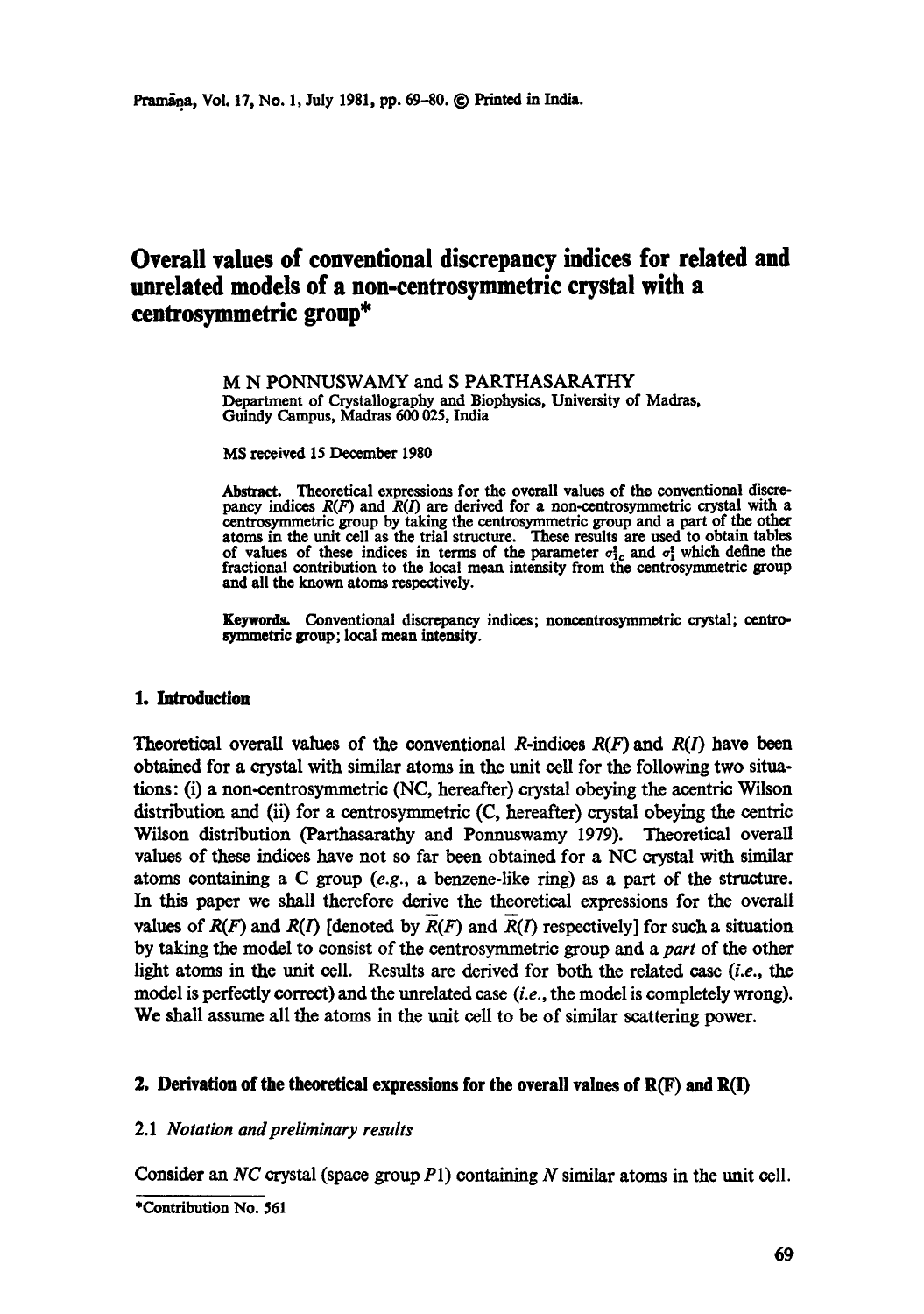Let there be a *single C* group consisting of  $P_c$  atoms in the unit cell. At a given stage of structure determination, let the trial structure consist of the  $C$  group of atoms besides a group of  $P_n$  atoms in an *NC* configuration. Thus the known group with  $P$ atoms will be made up of an *NC* group of  $P_n$  atoms and a C group of  $P_c$  atoms. That is,  $P = P_n + P_c$ . Let Q be the number of atoms in the unit cell yet to be located. Then  $N = P + Q$ . The structure factor of a reflection  $H(= h k l)$  can be written in terms of the contributions from the individual groups of atoms as

$$
F_N = F_P + F_Q = F_{Pc} + F_{Pn} + F_Q. \tag{1}
$$

Let  $F_{p}^{c}$  denote the calculated structure factor for the reflection H due to the contributions from the  $P$  atoms of the model. The contributions to the local mean intensity from the various groups of atoms can be written as

$$
\langle |F_a|^2 \rangle = \sum_{j=1}^a f_{aj}^2 = \sigma_{aj}^2, \langle |F_P^c|^2 \rangle = \sum_{j=1}^P f_{Pj}^2 = \sigma_P^2,
$$
 (2)

where a stands for N, P, Q,  $P_c$  or  $P_n$ . Let the fractional contributions to the local mean intensity from the P,  $P_c$ ,  $P_n$  and Q groups be denoted by  $\sigma_1^2$ ,  $\sigma_{1c}^2$ ,  $\sigma_{1n}^2$  and  $\sigma_2^2$ respectively. From (2) it follows that

$$
\sigma_1^2 = \langle |F_P|^2 \rangle / \langle |F_n|^2 \rangle = \sigma_P^2 / \sigma_N^2,
$$
  
\n
$$
\sigma_{1c}^2 = \langle |F_{P_C}|^2 \rangle / \langle |F_N|^2 \rangle = \sigma_{P_C}^2 / \sigma_N^2,
$$
  
\n
$$
\sigma_{1n}^2 = \langle |F_{P_B}|^2 \rangle / \langle |F_N|^2 \rangle = \sigma_{P_B}^2 / \sigma_N^2,
$$
  
\n
$$
\sigma_2^2 = \langle |F_Q|^2 \rangle / \langle |F_N|^2 \rangle = \sigma_Q^2 / \sigma_N^2.
$$
\n(3)

For the equal-atom case (3) can be shown to reduce to

$$
\sigma_1^2 = P/N, \ \sigma_{1c}^2 = P_c/N, \ \sigma_{1n}^2 = P_n/N, \ \sigma_2^2 = Q/N,
$$
 (4)

which are independent of sin  $\theta/\lambda$  (S, hereafter). From (4) it follows that

$$
\sigma_1^2 + \sigma_2^2 = 1, \qquad \sigma_{1c}^2 + \sigma_{1n}^2 = \sigma_1^2. \tag{5}
$$

The normalized structure amplitudes  $y_N$  and  $y_P^c$  are defined in the usual way, namely,

$$
y_N = |F_N| / \langle |F_N|^2 \rangle^{1/2}, \quad y_P^c = |F_{P_c}| / \langle |F_{P_c}|^2 \rangle^{1/2}.
$$
 (6)

It may be noted that for the related case  $|F_P^c| = |F_P|$  so that  $y_P^c = y_P$  while for the unrelated case  $y_p$  and  $y_p^c$  are independent random variables.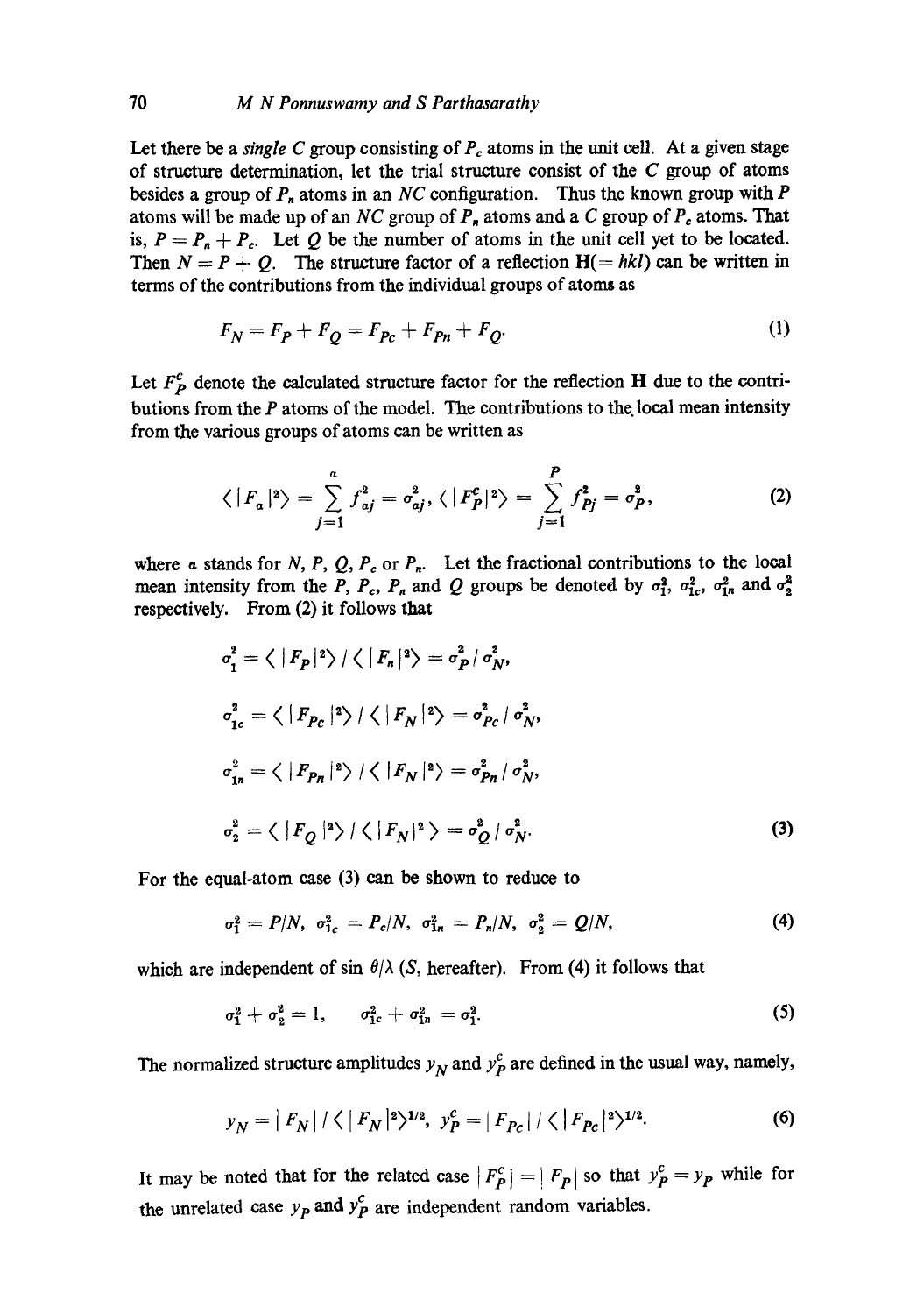## 2.2 *Expression for*  $\overline{R}(F)$

Following the arguments of Parthasarathy and Ponnuswamy (1979), the overall value of *R(F)* for an incomplete model (of the related or unrelated type) can be written as

$$
\overline{R}(F) = \frac{\sum\limits_{hkl} \left| \left| F_N \right| - \left| F_P^c \right| \right|}{\sum\limits_{hkl} \left| F_N \right|} = \frac{\sum\limits_j \sigma_{Nj} n_j \left\langle \left| y_N - \sigma_1 y_P^c \right| \right\rangle_j}{\sum\limits_j \sigma_{Nj} n_j \left\langle y_N \right\rangle_j}.
$$
 (7a, b)

The derivation of (7b) from (7a) involves the partitioning of the reciprocal space into thin shells. The subscripts  $j$  to a quantity denotes that the quantity pertain to the  $j$ th shell,  $n_i$  denotes the number of independent reflections in the *j*th shell.

It will be shown later that for crystals with similar atoms and for related and unrelated models the quantities  $\langle |y_N - \sigma_1 y_P^c| \rangle$  and  $\langle y_N \rangle$  will be practically independent of S. These quantities can therefore be factored out of the summation symbols in (7b) so that

$$
\overline{R}(F) = \frac{\langle \mid y_N - \sigma_1 \, y_P^e \mid \, \rangle}{\langle y_N \rangle}.
$$
\n(8)

In order to obtain  $\overline{R}(F)$  for the related or unrelated case we must therefore first evaluate the quantities  $\langle |y_N - \sigma_1 y_P^c| \rangle$  and  $\langle y_N \rangle$  and we shall presently consider this aspect.

2.2a Theoretical expressions for  $\langle |y_N - \sigma_1 y_P^c| \rangle$  and  $\langle y_N \rangle$ : If  $P(y_N, y_P^c)$  is the joint pdf of  $y_N$  and  $y_P^c$  then  $\langle y_N - \sigma_1 y_P^c \rangle$  will be given by

$$
\langle |y_N - \sigma_1 y_P^c| \rangle = \int_0^\infty \int_0^\infty |y_N - \sigma_1 y_P^c| P(y_N, y_P^c) dy_N dy_P^c. \tag{9}
$$

Since  $P(y_N, y_P^2)$  for the related and unrelated cases turn out to be complicated functions (see later) the integrals in (9) cannot be evaluated in a dosed form. To facilitate evaluation by numerical methods, it is found to be convenient to change the variables of integrations from  $(y_N, y_P^e)$  to  $(u, v)$  by using the transformation

$$
y_N = u/(1-u), \ \ y_P^c = v/(1-v). \tag{10}
$$

Thus we can rewrite (9) as

$$
\langle |y_N - \sigma_1 y_P^c| \rangle = \int_0^1 \int_0^1 \left| \left( \frac{u}{1-u} \right) - \sigma_1 \left( \frac{v}{1-v} \right) \right| P \left( \frac{u}{1-u}, \frac{v}{1-v} \right)
$$
  

$$
\frac{du dv}{(1-u)^2 (1-v)^2}.
$$
 (11)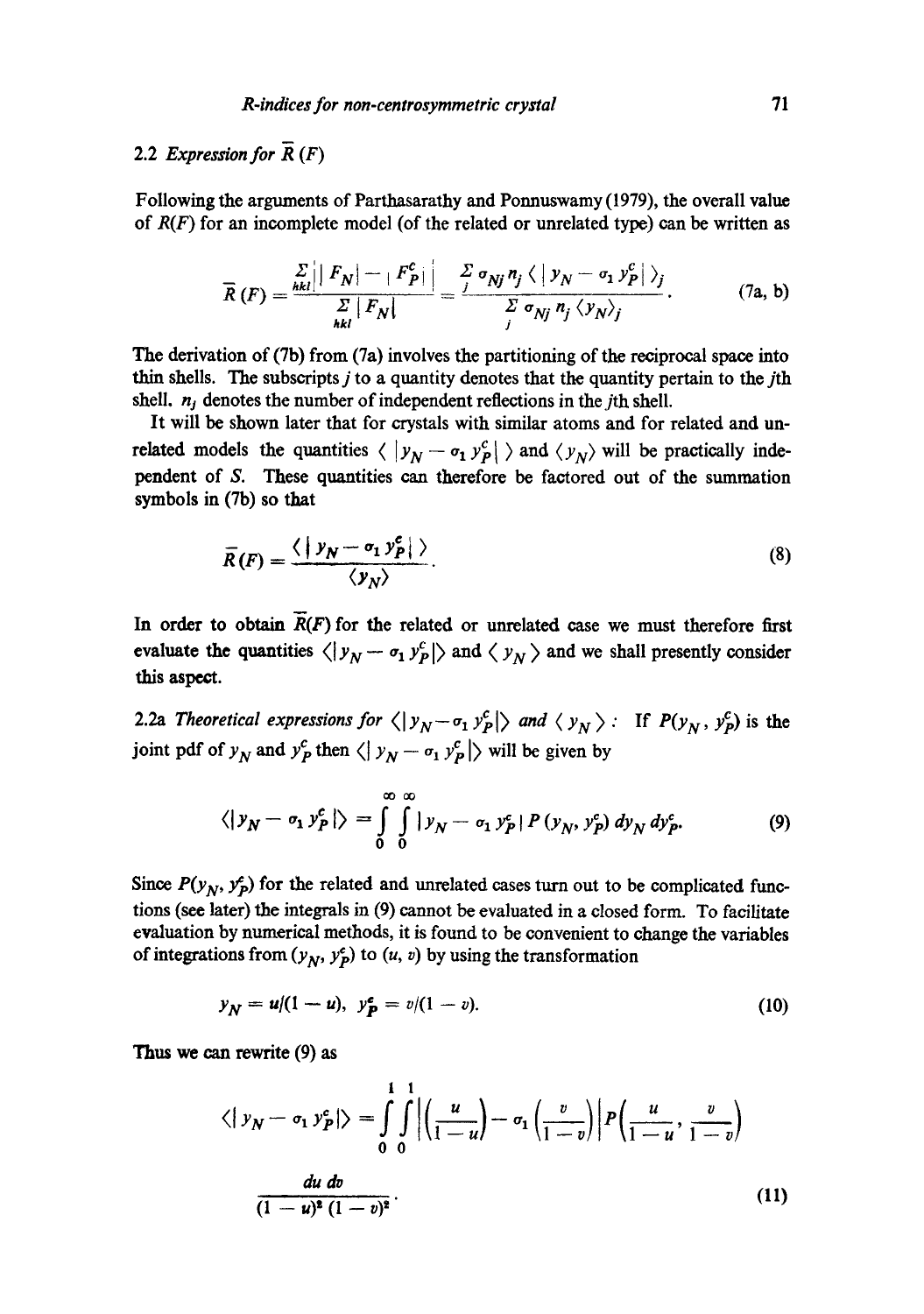It is obvious that  $\langle y_N \rangle$  will depend only on the structure but not on the model. Hence  $\langle y_N \rangle$  will be given by the same expression for both the related and unrelated eases. From (3.86) of Srinivasan and Parthasarathy (1976) we can show that

$$
\langle y_N \rangle = \left(\frac{1 + \sigma_{1c}^2}{\pi}\right)^{1/2} E \left(\frac{2\sigma_{1c}^2}{1 + \sigma_{1c}^2}\right)^{1/2}.
$$
 (12)

#### 2.3 *General expression for the overall value of R(1)*

Starting from the definition of  $\overline{R}(I)$ , namely,

$$
\overline{R}(I) = \frac{\sum_{hk_l} |I_N - I_P^c|}{\sum_{hk_l} I_N} = \frac{\sum_{hk_l} |F_N|^2 - |F_P^c|^2|}{\sum_{hk_l} |F_N|^2},
$$
\n(13)

and following the arguments used for obtaining (7b) from (7a) we can show that

$$
\overline{R}(I) = \frac{\sum \sigma_{Nj}^2 n_j \langle |y_N^2 - \sigma_1^2 y_P^{e^2} | \rangle_j}{\sum \sigma_{Nj}^2 n_j}, \qquad (14)
$$

where we have used the known result that  $\langle y_N^2 \rangle = 1$ . Since  $\langle y_N^2 - \sigma_1^2 y_P^{e^2} | \rangle$ is practically independent of  $S$  for the related and unrelated models of crystals containing similar atoms, this quantity can be factored out of the summation symbol in the numerator of (14). We thus obtain

$$
\overline{R}(I) = \langle \, | \, \mathbf{y}_N^2 - \sigma_1^2 \, \mathbf{y}_P^{c^2} \, | \, \rangle. \tag{15}
$$

Making use of the  $P(y_N, y_P^c)$  we can write (15) as

$$
\overline{R}(I) = \int_{0}^{\infty} \int_{0}^{\infty} |y_N^2 - \sigma_1^2 y_P^{c^2}| P(y_N, y_P^c) dy_N dy_P^c
$$
  
= 
$$
\int_{0}^{1} \int_{0}^{1} \left| \left( \frac{u}{1-u} \right)^2 - \sigma_1^2 \left( \frac{v}{1-v} \right)^2 \right| P\left( \frac{u}{1-u}, \frac{v}{1-v} \right) \frac{du}{(1-u)^2 (1-v)^2},
$$
  
(16a, b)

where we have used the transformation in  $(10)$  for obtaining (16b) from (16a).

It is useful to note the following points with regard to the evaluation of  $\overline{R}(F)$  and  $R(I)$  from the above results: Since no results arising from any particular feature of either the related or the unrelated case were invoked in the above theoretical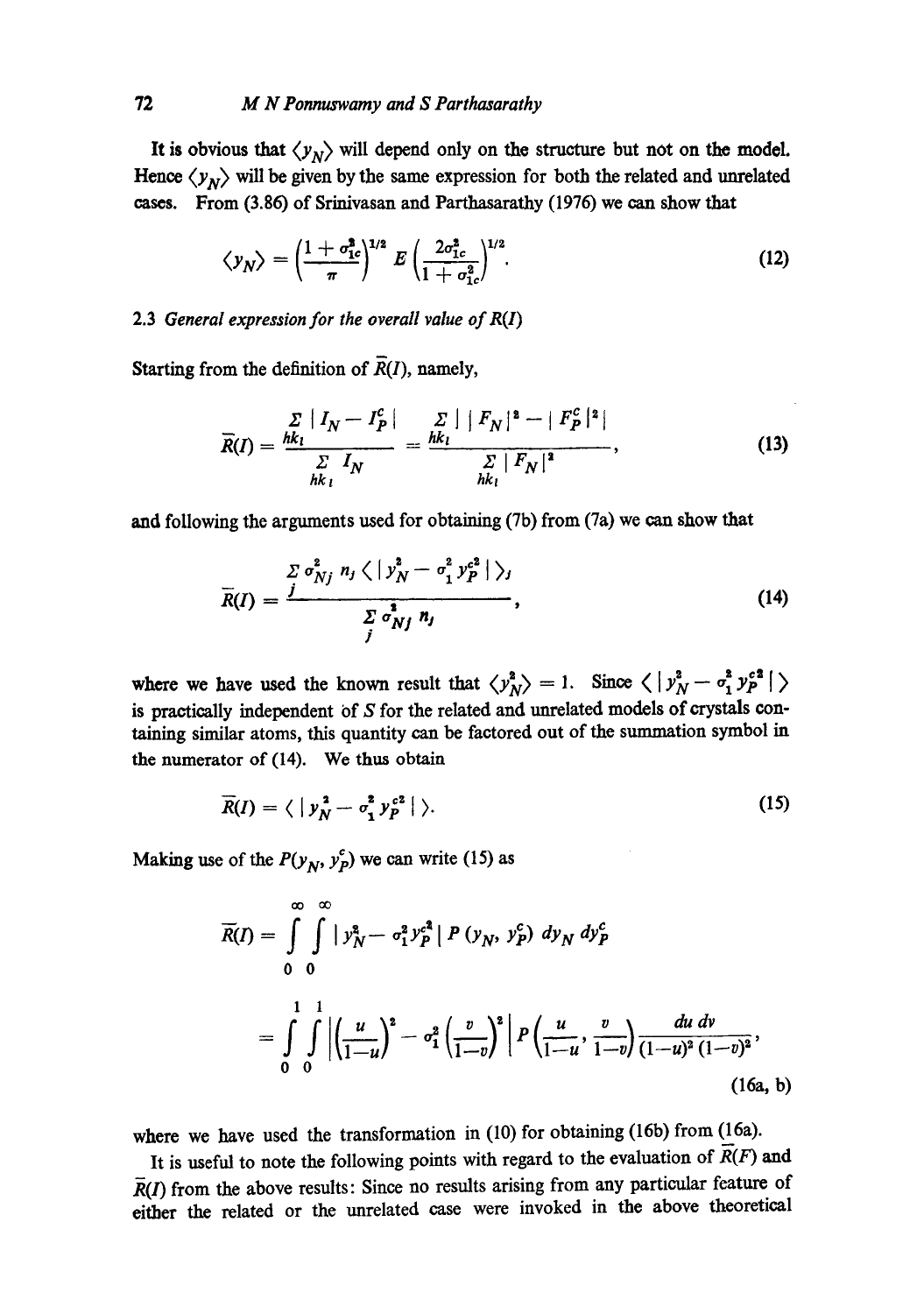eonsidcrations, all these results arc valid for both the related and unrelated cases. However since  $y_p^c = y_p$  for the related case we shall use  $y_p$  instead of  $y_p^c$  in these expressions when they are applied to the related case.

It is seen from (11) and (16b) that for evaluation of  $\overline{R}(F)$  and  $\overline{R}(I)$  we must first derive the theoretical expression of  $P(y_N, y_p)$  for the related case and of  $P(y_N, y_p^c)$ for the unrelated case. We shall consider this aspect presently.

### 2.4 *Derivation of*  $P(y_N, y_p)$  *for the related case*

 $P(y_N, y_p)$  is related to the conditional pdf of  $y_N$  for a given  $y_p$  and the pdf of  $y_p$  by

$$
P(y_N, y_p) = P(y_N; y_p) P(y_p).
$$
 (17)

Assuming the Q-group to consist of a safficiently large number of atoms so as to satisfy the requirements of the acentric Wilson distribution,  $P(y_N, y_P^c)$  (whatever be the nature of the  $P$ -group) has been shown to be (see  $(3.24)$  of Srinivasan and Parthasarathy 1976)

$$
P(y_N; y_P) = \frac{2y_N}{\sigma_2^2} \exp\left[-\frac{(y_N^2 + \sigma_1^2 y_P^2)}{\sigma_2^2}\right] I_0 \left[\frac{2 \sigma_1 y_N y_P}{\sigma_2^2}\right].
$$
 (18)

It is obvious that  $P(y_p)$  required for the present case is to be obtained from the expression for  $P(y)$  in equation (8) of Parthasarathy (1966) by replacing the set  $(y, \sigma_1^2 = \sigma_p^2/\sigma_N^2, \sigma_2^2 = \sigma_0^2/\sigma_N^2)$  by the set  $(y_p, \sigma_{p_c}^2/\sigma_p^2, \sigma_{p_h}^2/\sigma_p^2)$ . Making use of (3) we can show that

$$
\sigma_{P\mathcal{C}}^2/\sigma_P^2 = \sigma_{1\mathcal{c}}^2/\sigma_{1\mathcal{V}}^2 \ \sigma_{P\mathcal{H}}^2/\sigma_P^2 = \sigma_{1\mathcal{R}}^2/\sigma_1^2
$$

We hence obtain  $P(y_p)$  to be

$$
P(y_P) = \frac{2\sigma_1^2 y_P}{[\sigma_{1n}^2 (\sigma_{1n}^2 + \sigma_{1c}^2)]^{1/2}} \exp\bigg[-\frac{\sigma_1^4 y_P^2}{\sigma_{1n}^2 (\sigma_1^2 + \sigma_{1c}^2)}\bigg] I_0 \bigg[\frac{\sigma_1^2 \sigma_{1c}^2 y_P^2}{\sigma_{1n}^2 (\sigma_1^2 + \sigma_{1c}^2)}\bigg]. (19)
$$

Substituting (18) and (19) in (17) we obtain

$$
P(y_N, y_P) = \frac{4\sigma_1^2 y_N y_P}{\sigma_2^2 [\sigma_{1n}^2 (\sigma_1^2 + \sigma_{1c}^2)]^{1/2}} \exp\left[-\frac{y_N^2}{\sigma_2^2} - \frac{\sigma_1^2 \{\sigma_{1n}^2 (\sigma_1^2 + \sigma_{1c}^2) + \sigma_1^2 \sigma_2^2\}}{\sigma_2^2 \sigma_{1n}^2 (\sigma_1^2 + \sigma_{1c}^2)} y_P^2\right] \times
$$
  

$$
I_0 \left[\frac{2\sigma_1 y_N y_P}{\sigma_2^2}\right] I_0 \left[\frac{\sigma_1 \sigma_{1c} y_P^2}{\sigma_{1n}^2 (\sigma_1^2 + \sigma_{1c}^2)}\right].
$$
 (20)

It is seen that  $P(y_N, y_p)$  in (20) depends on the parameters  $\sigma_{1c}^2$  and  $\sigma_1^2$  (Note that  $\sigma_{1x}^2 = \sigma_1^2 - \sigma_{1c}^2$ . From (5) it is clear that for a structure with similar atoms  $\sigma_{1c}^2$  and  $\sigma_1^2$  will be practically independent of S. Thus for any particular trial structure of a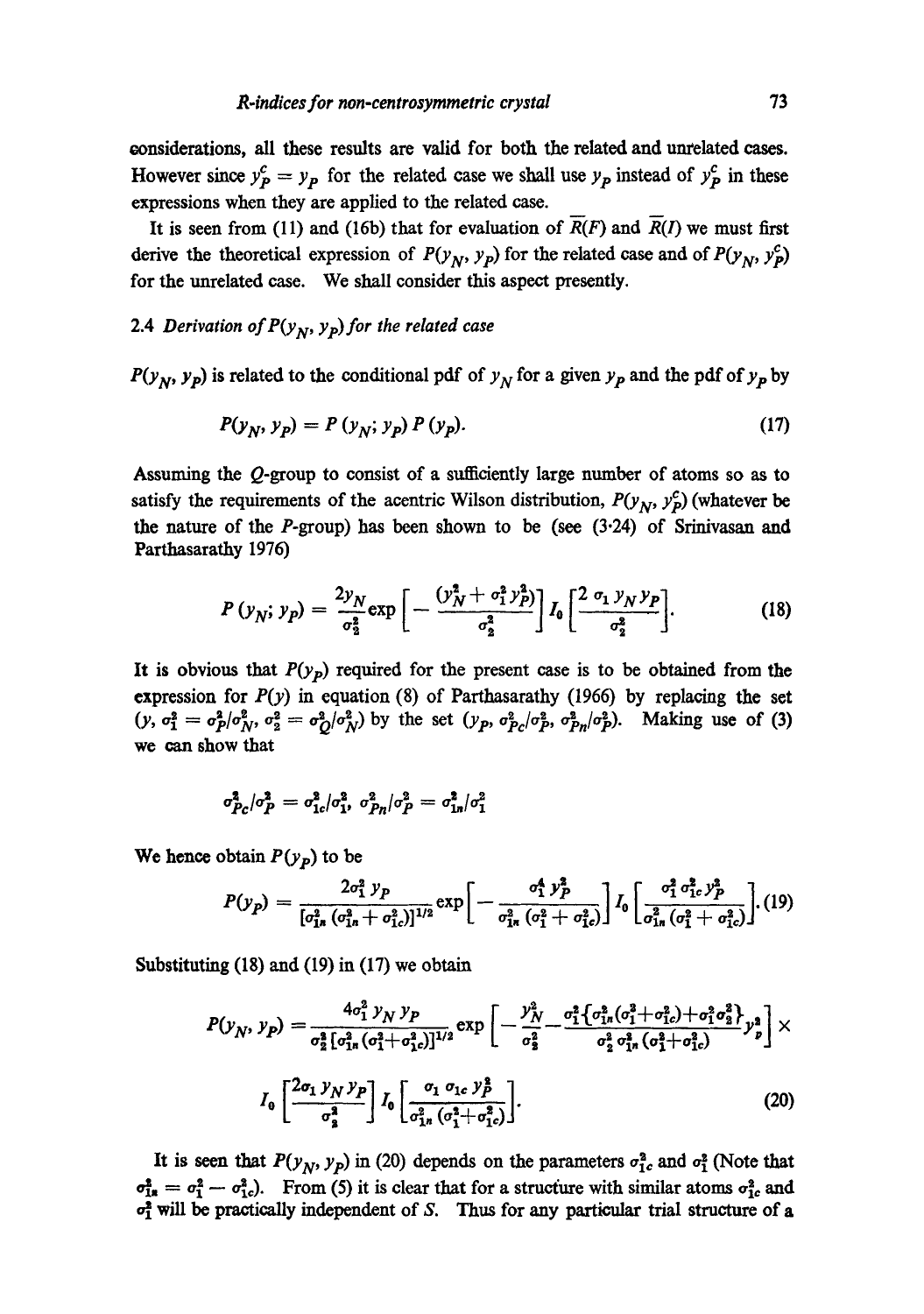crystal structure (with similar atoms),  $P(y_N, y_p)$  and (consequently) the quantities  $\langle |y_N - \sigma_1|y_P| \rangle$ ,  $\langle |y_N^2 - \sigma_1^2|y_P^2| \rangle$  and  $\langle y_N \rangle$  will be practically independent of the value of S. It may be noted that this fact was used for deriving (8) from (7b) and (15) from (14). Substituting (20) in (11) and (16b) the theoretical expressions for  $\langle |y_N^n - \sigma_1 y_P^n| \rangle$ ,  $n = 1, 2$ , can be obtained. These two quantities for a given related model (i.e., for given  $\sigma^2_c$  and  $\sigma_1^2$ ) are to be obtained by carrying out the integrations in (11) and (16b) numerically.

## 2.5 *Derivation of*  $P(y_N, y_P^c)$  *for the unrelated case*

For the unrelated case  $y_N$  and  $y_P^c$  are independent random variables so that

$$
P(y_N, y_P^c) = P(y_N) P(y_P^c).
$$
 (21)

It is obvious that  $P(y_N)$  required in (21) is to be obtained from the expression for *P(y)* in equation (8) of Parthasarathy (1966) by replacing the set (y,  $\sigma_1^2$ ,  $\sigma_2^2$ ) by the set  $(y_N, \sigma_1^2, \sigma_{1^*}^2 + \sigma_2^2 = 1 - \sigma_{1c}^2)$  which is the equivalent of the set  $(y_N, \sigma_{Pc}^2/\sigma_N^2, \sigma_{Pn}^2 + \sigma_0^2)/\sigma_N^2$ . We thus obtain  $P(y_N)$  to be

$$
P(y_N) = \frac{2 y_N}{(1 - \sigma_{1c}^4)^{1/2}} \exp \left[ - \frac{y_N^2}{(1 - \sigma_{1c}^4)} \right] I_0 \left[ \frac{\sigma_{1c}^2 y_N^2}{1 - \sigma_{1c}^4} \right].
$$
 (22)

It is obvious that  $P(y_p^c)$  for the unrelated case will also be given by (19) (Note that  $y_{p}$  in (19) is now to be replaced by  $y_{p}^{c}$ . Making use of (19) and (22) in (21) we obtain

$$
P(y_N, y_P^c) = \frac{4 \sigma_1^2 y_N y_P^c}{[\sigma_{1n}^2 (\sigma_1^2 + \sigma_{1c}^2) (1 - \sigma_{1c}^4)]^{1/2}} \exp\left[-\frac{y_N^2}{1 - \sigma_{1c}^4} - \frac{\sigma_1^4 y_P^c}{\sigma_{1n}^2 (\sigma_1^2 + \sigma_{1c}^2)}\right] \times
$$

$$
I_0 \left[\frac{\sigma_1^2 c y_N^2}{1 - \sigma_{1c}^4}\right] I_0 \left[\frac{\sigma_1^2 \sigma_1^2 c y_P^c}{\sigma_{1n}^2 (\sigma_1^2 + \sigma_{1c}^2)}\right].
$$
(23)

Substituting (23) in (11) and (16b) and carrying out the resulting integrations numerically, the quantities  $\langle |y_N^n - \sigma_1^n y_P^{c^n} | \rangle$ ,  $n = 1, 2$  for any unrelated model can be evaluated. Since  $\sigma_{1c}^2$  and  $\sigma_1^2$  for a structure with similar atoms are independent of S, it follows from (23) that  $\langle |y_N^n - \sigma_1^n y_P^{n}| \rangle$ ,  $n = 1$ , 2 for the unrelated case will be independent of the value of **S.** 

2.6 *Derivation of P(y<sub>N</sub>, y<sub>p</sub>) and P(y<sub>N</sub>, y<sub>p</sub>) corresponding to the limiting situation*  $\sigma_{1n}^2 = 0$ 

It is more easy to derive  $P(y_N, y_p)$  and  $P(y_N, y_p^c)$  required for the limiting situation  $\sigma_{1n}^2 = 0$  (i.e., for the case where the *P*-group is completely centrosymmetric) directly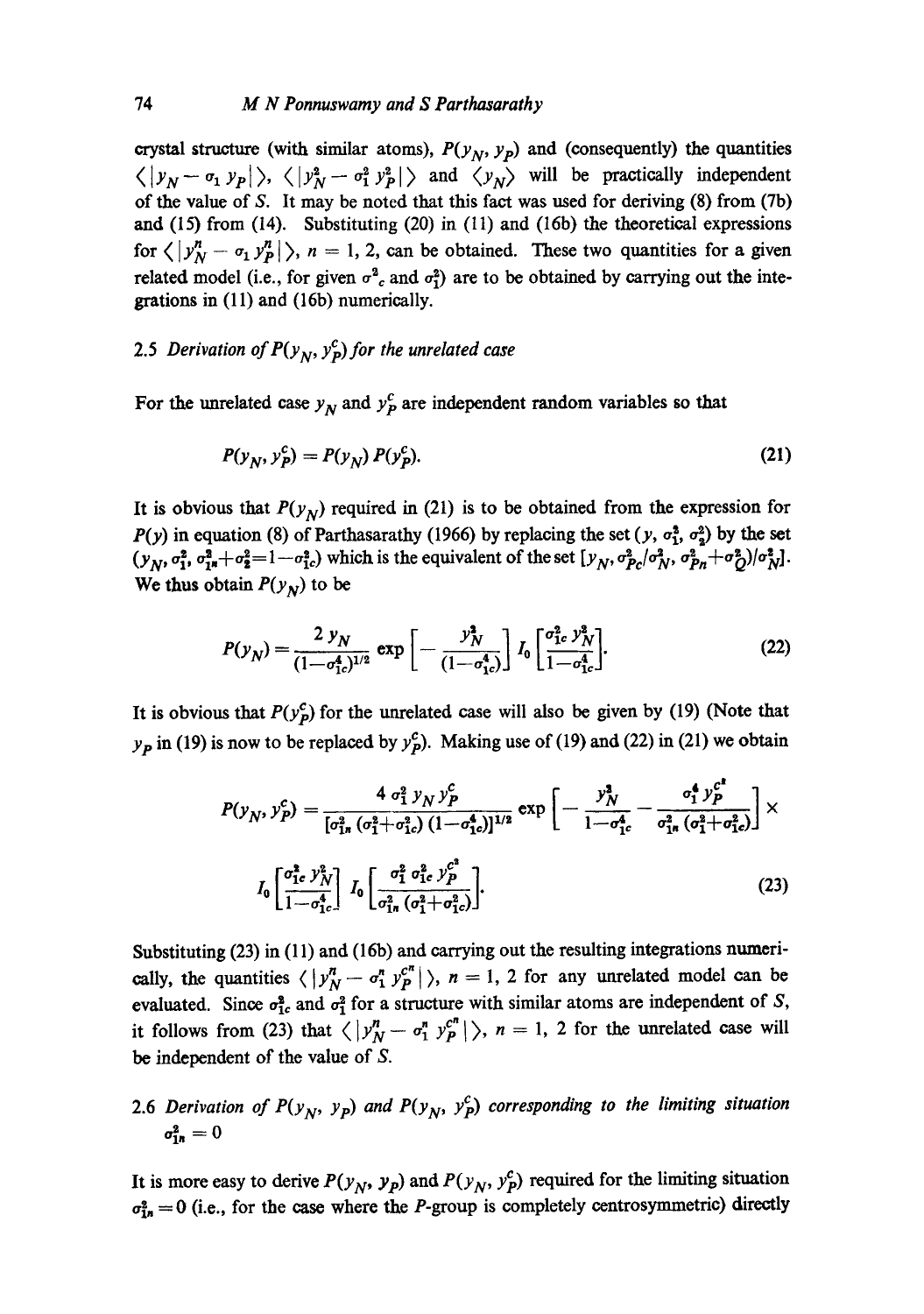than by a limiting process from the distributions (20) and (23). In this connection it is useful to note the following: (i) If  $\sigma_{1n}^2 = 0$  then  $\sigma_{1c} = \sigma_1$  and (ii)  $P(y_N, y_P^c)$  and  $P(y_N)$  obtained in (18) and (22) are also valid for the present limiting situation.

If the P-group is assumed to consist only of a C group of atoms then  $y_p$  will follow the eentric Wilson distribution, namely,

$$
P(y_p) = (2/\pi)^{1/2} \exp(-y_p^2/2). \tag{24}
$$

Substituting (18) and (24) in (17) we obtain the required  $P(y_N, y_p)$  to be

$$
P(y_N, y_P) = 2 (2/\pi)^{1/2} \frac{y_N}{\sigma_2^2} \exp \left[ -\frac{y_N^2}{2} - \frac{(1+\sigma_1^2) y_P^{c^2}}{2 \sigma_2^2} \right] I_0 \left[ \frac{2 \sigma_1 y_N y_P}{\sigma_2^2} \right]. \tag{25}
$$

 $P(y_p^c)$  for the present situation will evidently be the same function as that in (24). Substituting (22) and (24) (with  $y_p$  replaced by  $y_p^c$ ) in (21) we obtain the required  $P(y_N, y_P^c)$  to be

$$
P(y_N, y_P^c) = 2\left(\frac{2}{\pi (1-\sigma_1^4)}\right)^{1/2} \exp\left[-\frac{y_N^2}{1-\sigma_1^4} - \frac{y_P^{c^2}}{2}\right] I_0 \left[\frac{\sigma_1^2 y_N^2}{1-\sigma_1^4}\right].
$$
 (26)

It may be noted that the expression for  $\langle y_N \rangle$  in (12) is valid for the present limiting situation as well.

#### **3. Discussion of the theoretical results**

The theoretical evaluation of  $\overline{R}(F)$  and  $\overline{R}(I)$  requires that of  $\langle |y_N^n - \sigma_1^n y_P^{c^n}| \rangle$ , n=1, 2 and  $\langle y_N \rangle$  [see (8), (12) and (15)]. Of these  $\langle y_N \rangle$  is a function of  $\sigma_{1c}^2$  alone [see (12)]. However  $\langle |y_N^n - \sigma_1^n y_P^{c^n}| \rangle$ ,  $n = 1, 2$  depend on both  $\sigma_1^2$  and  $\sigma_1^2$  since  $P(y_N, y_P^c)$  contains these as parameters. For a given model of a crystal with similar atoms,  $\sigma_{1c}^2$  and  $\sigma_1^2$  are fixed quantities and hence are independent of S. The overall values of  $R(F)$  and  $R(I)$  for a given model can therefore be readily computed from (8) and (15) by substituting the values of  $\langle |y_N^n - a_1^n y_P^{c^n}| \rangle$ , n=1, 2 and  $\langle y_N \rangle$ calculated by using the values of  $\sigma_{1c}^2$  and  $\sigma_1^2$  appropriate to the model. Since the integrals involved in the evaluation of  $\langle |y_N^n - \sigma_1^n y_P^{c^n}| \rangle$ ,  $n = 1, 2$  are complicated they were evaluated numerically for different fixed values of  $\sigma_{1c}^2$  and  $\sigma_{1c}^2$ . The values of  $\overline{R}(F)$  thus obtained as a function of  $\sigma_{1c}^2$  and  $\sigma_1^2$  are given in table 1 and those for  $R(I)$  in table 2. The theoretical values of  $R(F)$  and  $R(I)$  for the related and unrelated cases corresponding to a given  $\sigma_{1c}^2$  and  $\sigma_1^2$  (determined by the model) can be obtained from these tables by interpolation.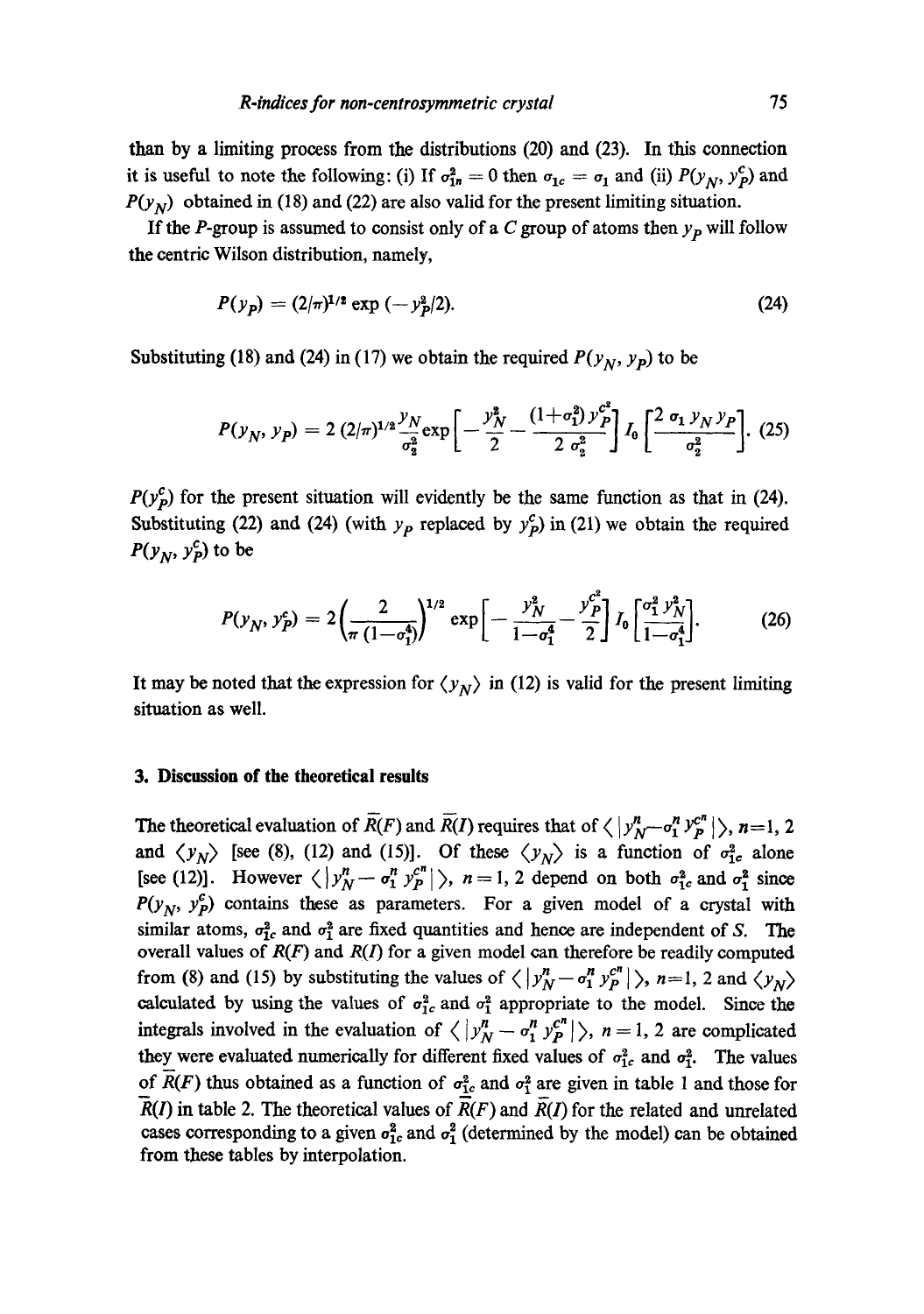Overall value  $\bar{R}(F)$  (in %) as a function of  $\sigma_t^2$  and  $\sigma_t^2$  for the related and unrelated cases: A non-centrosymmetric crystal with a centro-Table 1. Overall value  $R(F)$  (in  $\%$ ) as a function of  $\sigma_k^2$  and  $\sigma_k^2$  for the related and unrelated cases: A non-centrosymmetric crystal with a centro-Table 1.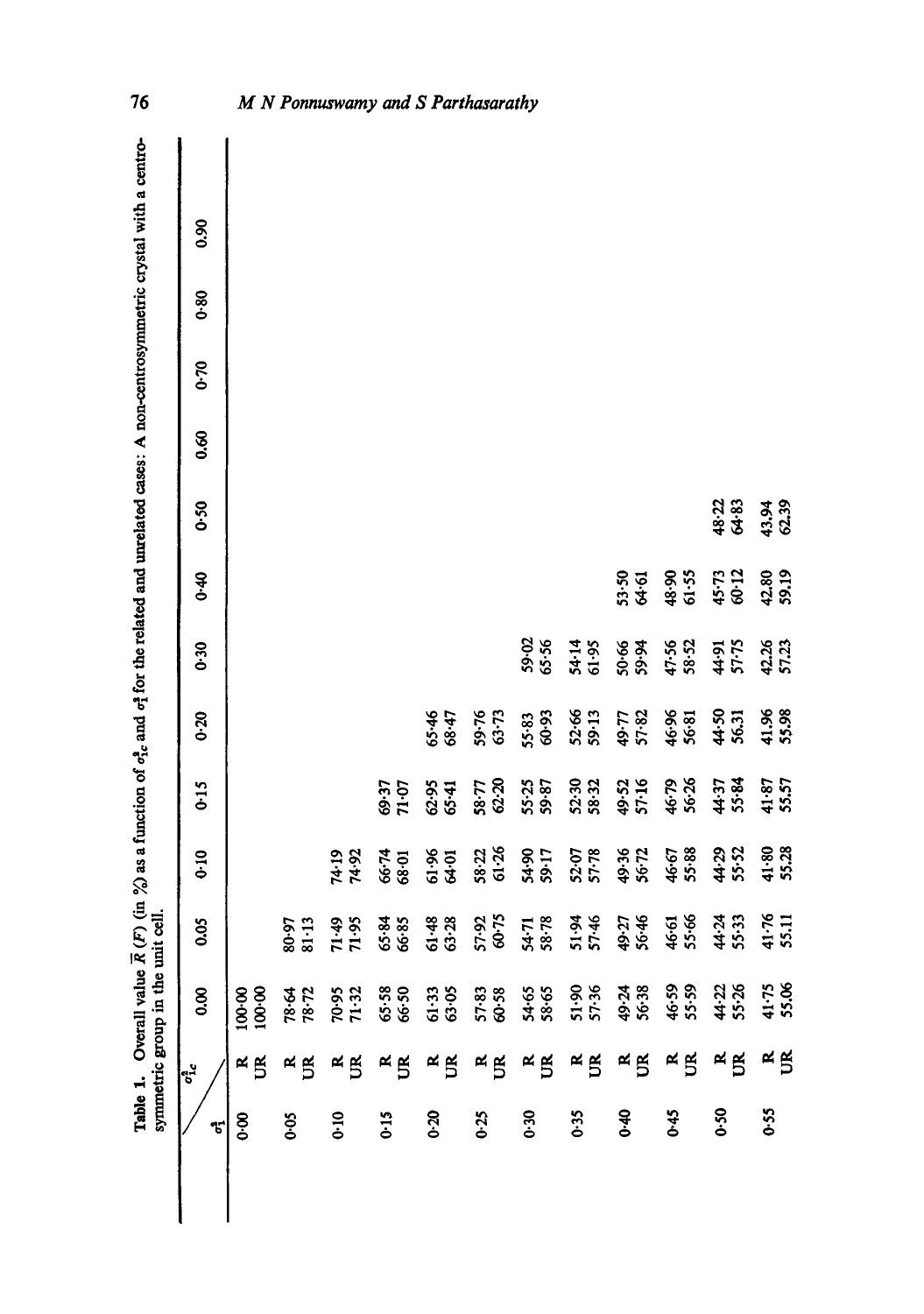|             |      |      |      |      |                                                                                                                                                                                                                                |            | 20.82<br>75.41<br>14.53<br>0.00<br>0.454 |               |
|-------------|------|------|------|------|--------------------------------------------------------------------------------------------------------------------------------------------------------------------------------------------------------------------------------|------------|------------------------------------------|---------------|
|             |      |      |      |      | <b>3535 365 365 366</b><br><b>355 366 366 366</b><br><b>365 366 366</b>                                                                                                                                                        |            |                                          |               |
|             |      |      |      |      | \$\$ \$\$ 13 53 66 66<br>\$\$ \$\$ 13 53 66 66<br>\$\$ \$\$ 36 66 16 66                                                                                                                                                        |            |                                          |               |
|             |      |      |      |      | 83 45 12 86 66 58 76 878 88<br>83 45 12 86 66 58 76 878 88                                                                                                                                                                     |            |                                          |               |
|             |      |      |      |      | ଢ଼ି ଶ୍ୱା କୁମ୍ବ ଶ୍ୱା କୁମ୍ବ କୁମ୍ବ କୁମ୍ବ କୁମ୍ବ କୁମ୍ବ କୁମ୍ବ କୁମ୍ବ କୁମ୍ବ କୁମ୍ବ କୁମ୍ବ କୁମ୍ବ କୁମ୍ବ କୁମ୍ବ କୁମ୍ବ କୁମ୍ବ<br>କୁପ ନକ୍ତ କୁମ୍ବ କୁମ୍ବ କୁମ୍ବ କୁମ୍ବ କୁମ୍ବ କୁମ୍ବ କୁମ୍ବ କୁମ୍ବ କୁମ୍ବ କୁମ୍ବ କୁମ୍ବ କୁମ୍ବ କୁମ୍ବ କୁମ୍ବ କୁମ୍ବ କୁମ୍ବ କୁମ୍ |            |                                          |               |
|             |      |      |      |      | ଛୁଞ ඡଳ ଶ୍ୱ ¥ୁଛ ଛୁଙ୍କ ସୁ⊡ ୫ୁଞ ମୁମ ୫ୁଞ<br>ଛୁଞ କୁଞ କୁଞ କୁଞ ଛୁଞ ଛୁଞ କୁଞ କୁଞ କୁଞ                                                                                                                                                    |            |                                          |               |
|             |      |      |      |      | 58 FP 32 AN 33 43 55 33 33<br>28 28 38 39 50 36 37 38 5                                                                                                                                                                        |            |                                          |               |
|             |      |      |      |      |                                                                                                                                                                                                                                |            |                                          |               |
|             |      |      |      |      | <b>អង្គ និង គីទី និង គីទី និង ទីដី ទី៩</b><br>ដឹង និង ដឹង ដឹង ដឹង ដូង គីទី ដឹង ទី៥                                                                                                                                             |            |                                          |               |
|             |      |      |      |      |                                                                                                                                                                                                                                |            |                                          |               |
|             |      |      |      |      | 85 \$8 \$5 \$6 \$6 \$6 \$6 \$6 \$6 \$6<br>\$6 \$6 \$6 \$6 \$6 \$6 \$6 \$6 \$6 \$6                                                                                                                                              |            |                                          | 0.80          |
|             |      |      |      |      |                                                                                                                                                                                                                                |            |                                          |               |
|             |      |      |      |      | x 5 x 5 x 5 x 5 x 5 x 5 x 5 x 5 x 5                                                                                                                                                                                            |            |                                          |               |
| <b>8-60</b> | 0-65 | 0.70 | 0.75 | 0.80 | 0.85                                                                                                                                                                                                                           | <u>କ୍ଟ</u> | 0.95                                     | $\frac{8}{1}$ |
|             |      |      |      |      |                                                                                                                                                                                                                                |            |                                          |               |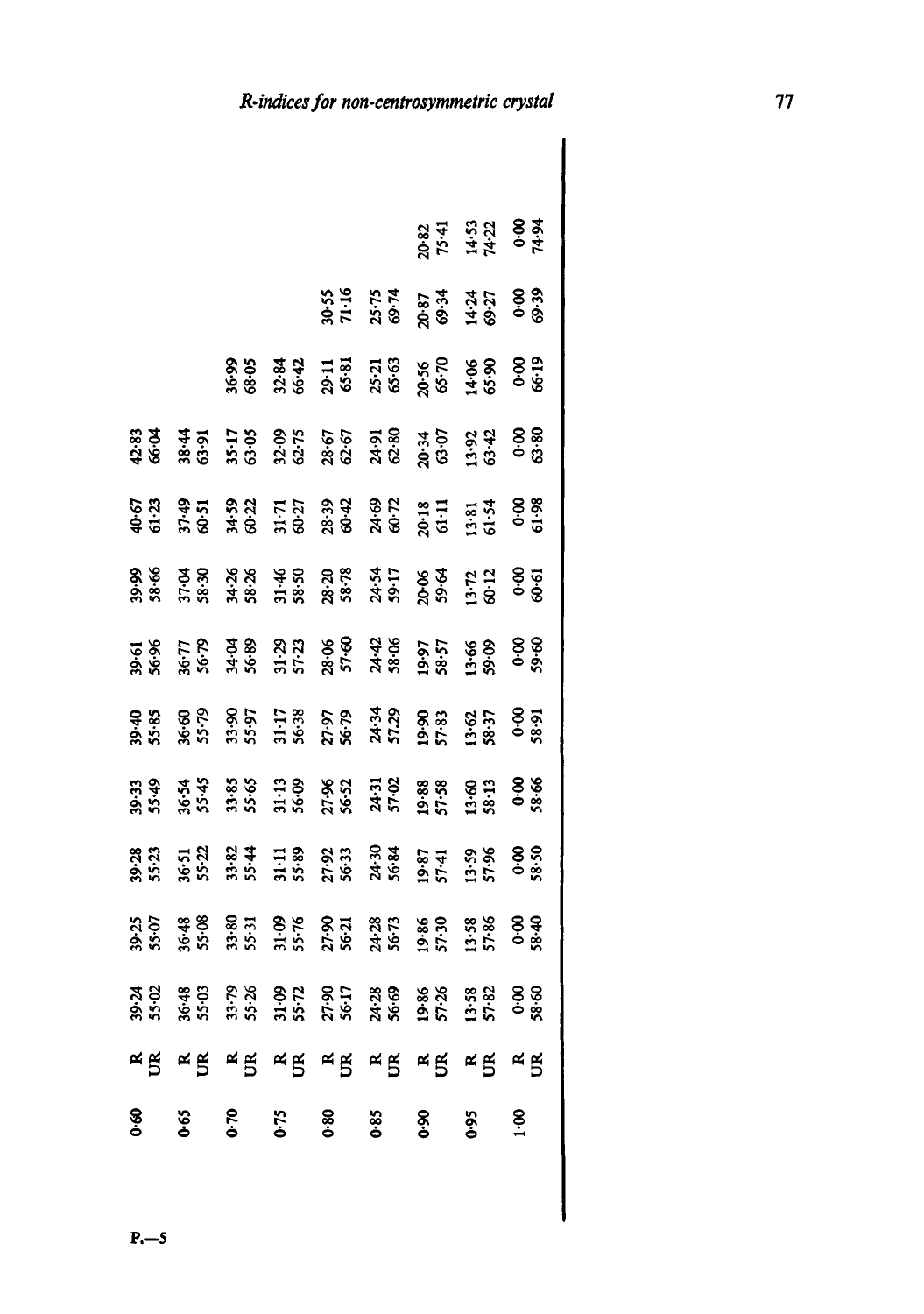|                                   | 8.0                           |                     |                |                    |                    |                    |                    |                  |                |                    |                    |                  |                         |
|-----------------------------------|-------------------------------|---------------------|----------------|--------------------|--------------------|--------------------|--------------------|------------------|----------------|--------------------|--------------------|------------------|-------------------------|
|                                   | 0.80                          |                     |                |                    |                    |                    |                    |                  |                |                    |                    |                  |                         |
|                                   | $0 - 70$                      |                     |                |                    |                    |                    |                    |                  |                |                    |                    |                  |                         |
|                                   | 0.60                          |                     |                |                    |                    |                    |                    |                  |                |                    |                    |                  |                         |
|                                   | 0.50                          |                     |                |                    |                    |                    |                    |                  |                |                    |                    |                  | 66.33<br>65.33<br>65.33 |
|                                   | $6 - 40$                      |                     |                |                    |                    |                    |                    |                  |                | 73-20<br>90-04     | 69-75<br>89-43     | 66-70<br>89-51   | 63-39<br>89-85          |
|                                   | 0.30                          |                     |                |                    |                    |                    |                    | 79.32<br>88.44   | 76.18<br>87.44 | 73.04<br>86.82     | 69.80<br>86.46     | 66.86<br>86.77   | $63 - 62$<br>87-28      |
|                                   | $0 - 20$                      |                     |                |                    |                    | 85.43<br>89.10     | 82.17<br>87.26     | $78.97$<br>85.81 | 76-07<br>85-05 | 73-08<br>84-62     | 69-91<br>84-41     | 67.01<br>84.86   | $63.80$<br>85.50        |
|                                   | 0.15                          |                     |                |                    | 88.59<br>90.45     | 85-13<br>88-01     | 82-01<br>86-27     | 78.91<br>84.92   | 76.06<br>84.23 | $73.11$<br>83.87   | 69-95<br>83-71     | 67-07<br>84-21   | $63.86$<br>84.88        |
|                                   | 0.10                          |                     |                | 91.90<br>92.58     | 88.27<br>89.60     | 84.95<br>87.25     | 81.92<br>85.58     | 78.87<br>84.29   | 76.06<br>83.66 | 73-14<br>83-34     | $69.98$<br>$83.21$ | 67.11<br>83.74   | 63.44<br>84.44          |
|                                   | 0.05                          |                     | 95.58<br>95.69 | $91.62$<br>$92.01$ | 88-10<br>89-08     | 84.86<br>86.79     | $81.88$<br>$85.17$ | $78.86$<br>83.91 | 76.07<br>83-31 | $73.16$<br>83.02   | 70.00<br>82.91     | $67.13$<br>83.46 | 63-93<br>84-17          |
| symmetric group in the unit cell. | 8<br>0.6                      | 100.00<br>100.00    | 95.48<br>95.48 | 91.53<br>91.82     | 88.91<br>88.91     | 84.83<br>86.64     | $81.86$<br>$85.18$ | 78.85<br>83.79   | 76.07<br>83.20 | $73.16$<br>82.91   | 70.01<br>82.81     | 67.14<br>83.37   | 63.94<br>84.09          |
|                                   | $\sigma_{1c}^{2} \rightarrow$ | $\approx$ $\approx$ | $\mathbb{R}$   | $\frac{1}{2}$      | $\frac{\alpha}{5}$ | $\frac{\alpha}{5}$ | $\frac{\alpha}{D}$ | $\mathbb{R}$     | $R_{S}$        | $\frac{\alpha}{D}$ | $\frac{1}{5}$      | R                | $R_{\rm B}$             |
|                                   | م.<br>5                       | 8-0                 | 0.05           | 0:10               | <b>Cio</b>         | 0.20               | 0.25               | 0.30             | 0.35           | ¥°                 | 3.45               | 0.50             | 0.55                    |

Table 2. Overall value  $R(I)$  (in  $\%$ ) as a function of  $\sigma_t^2$  and  $\sigma_t^2$  for the related and unrelated cases a non-centrosymmetric crystal with a centro-Table 2. Overall value  $\overline{R}(I)$  (in  $\%$ ) as a function of  $\sigma_{\text{L}}^2$  and  $\sigma_{\text{L}}^2$  for the related and unrelated cases a non-centrosymmetric crystal with a centro-<br>Table 2. Overall value  $\overline{R}(I)$  (in  $\%$ ) as a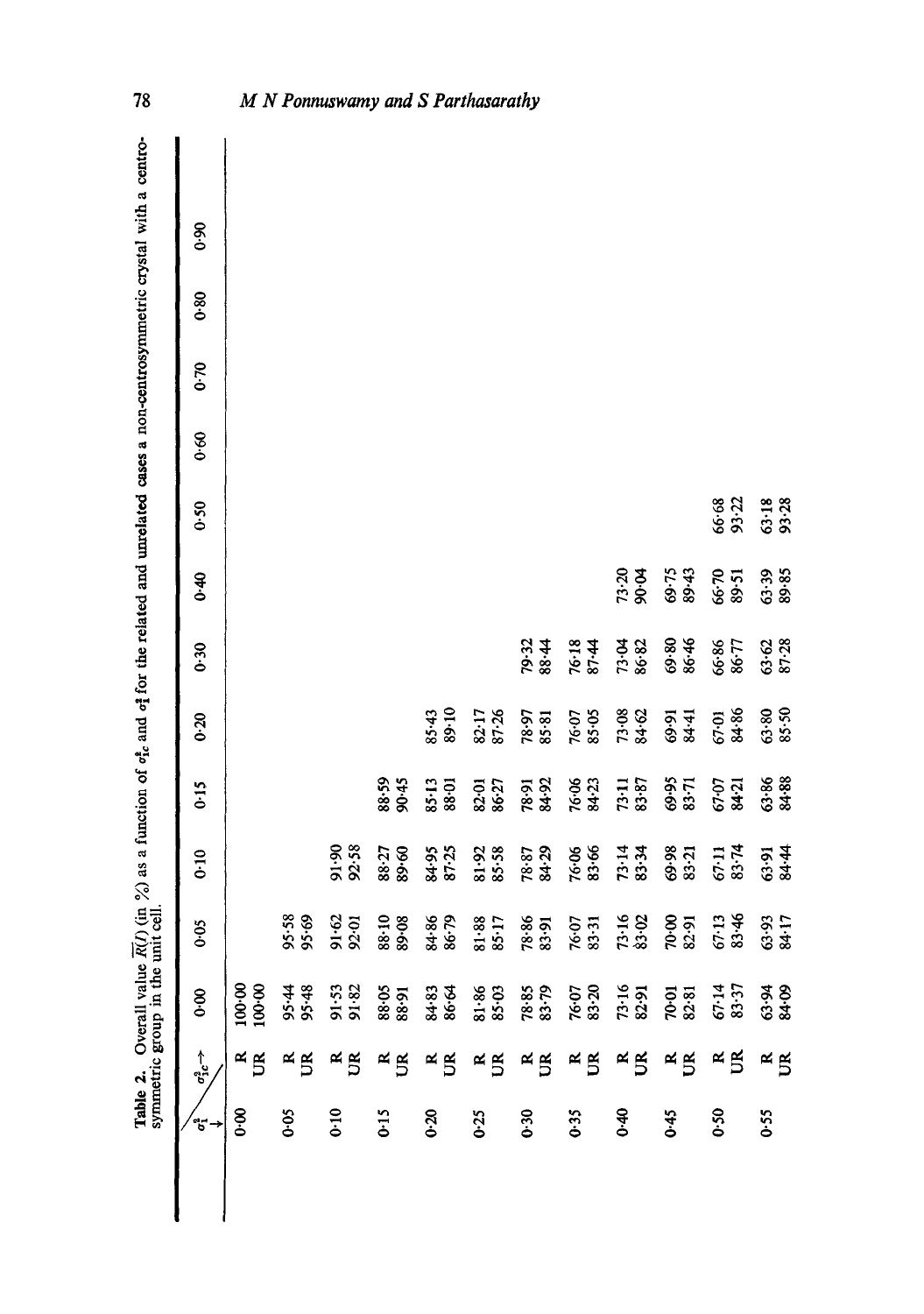|                |                |                                                                                                                                                                                                                                                                                |          |                |                                                                                                                                                                                                                                |                                    | 29.34<br>118.43<br>119.77<br>119.77<br>0.00<br>121.29 |                     |
|----------------|----------------|--------------------------------------------------------------------------------------------------------------------------------------------------------------------------------------------------------------------------------------------------------------------------------|----------|----------------|--------------------------------------------------------------------------------------------------------------------------------------------------------------------------------------------------------------------------------|------------------------------------|-------------------------------------------------------|---------------------|
|                |                |                                                                                                                                                                                                                                                                                |          | 41.98<br>10-57 |                                                                                                                                                                                                                                | $36.64$<br>11.74<br>29.87<br>13.18 | $19.83$<br>114.76<br>0.00<br>116.47                   |                     |
|                |                | $51.17$<br>$03.53$                                                                                                                                                                                                                                                             |          |                | $47.21$<br>104.52<br>105.69<br>105.69<br>107.12<br>108.78<br>108.78                                                                                                                                                            |                                    | $20.15$<br>110.53                                     | $0.00$<br>112-35    |
| 59.36<br>97.84 |                | $55.20$<br>$55.75$<br>$55.75$<br>$55.75$<br>$55.75$<br>$55.75$<br>$55.75$<br>$55.75$<br>$55.75$<br>$55.75$<br>$55.75$<br>$55.75$<br>$55.75$<br>$55.75$<br>$55.75$<br>$55.75$<br>$55.75$<br>$55.75$<br>$55.75$<br>$55.75$<br>$55.75$<br>$55.75$<br>$55.75$<br>$55.75$<br>$55.7$ |          |                |                                                                                                                                                                                                                                |                                    |                                                       | 0.0000              |
| 59.59<br>93.71 |                | 5.51 \$ 5.62 \$ 5.62 \$ 5.62 \$ 5.62 \$ 6.62 \$ 6.62 \$ 6.62 \$ 6.62 \$ 6.62 \$ 6.62 \$ 6.62 \$ 6.62 \$ 6.62 \$ 6.62 \$ 6.62<br>5.63 \$ 6.62 \$ 6.62 \$ 6.62 \$ 6.62 \$ 6.62 \$ 6.62 \$ 6.62 \$ 6.62 \$ 6.62 \$ 6.62 \$ 6.62 \$ 6.62 \$ 6.62 \$ 6.62 \$ 6.62                   |          |                |                                                                                                                                                                                                                                |                                    | 20-58<br>104-01                                       | $0.90$<br>06.00     |
| 59.91<br>90-51 | 55-93<br>91-29 |                                                                                                                                                                                                                                                                                |          |                | 5256<br>535677788886778<br>535888885788800                                                                                                                                                                                     |                                    |                                                       | $0.60$<br>03.67     |
| 60-18<br>88-09 |                |                                                                                                                                                                                                                                                                                |          |                |                                                                                                                                                                                                                                |                                    |                                                       | 0.0000              |
|                |                |                                                                                                                                                                                                                                                                                |          |                |                                                                                                                                                                                                                                |                                    |                                                       | $0.00$<br>00.61     |
| 60.45<br>85.82 | 56-48<br>86-83 |                                                                                                                                                                                                                                                                                |          |                | <b>GH KS SE FR SE SE SE</b><br>GE FR SE SE FR SE SE SE<br>GE FR SE FR SE SE SE SE                                                                                                                                              |                                    |                                                       |                     |
| 60-50<br>85-40 | 56-53<br>86-43 |                                                                                                                                                                                                                                                                                |          |                | <b>1222</b> 362 363 363 364 365 368<br>222 362 363 365 366 366 366<br>232 365 366 373 386 386                                                                                                                                  |                                    |                                                       |                     |
| 60-53<br>85-15 | 56-56<br>86-19 |                                                                                                                                                                                                                                                                                |          |                | $7.70$ $3.89$ $3.89$ $3.89$ $3.89$ $3.89$ $3.89$ $3.89$ $3.89$ $3.89$ $3.89$ $3.89$ $3.89$ $3.89$ $3.89$ $3.89$ $3.89$ $3.89$ $3.89$ $3.89$ $3.89$ $3.89$ $3.89$ $3.89$ $3.89$ $3.89$ $3.89$ $3.89$ $3.89$ $3.89$ $3.89$ $3.8$ |                                    |                                                       |                     |
| 60.54<br>85.07 | 56.57<br>86.11 |                                                                                                                                                                                                                                                                                |          |                |                                                                                                                                                                                                                                |                                    |                                                       | 0.001               |
|                |                | KE KE KE KE KE KE KE KE                                                                                                                                                                                                                                                        |          |                |                                                                                                                                                                                                                                |                                    |                                                       | $\approx$ $\approx$ |
| <b>8-60</b>    | $0 - 65$       | $0 - 70$                                                                                                                                                                                                                                                                       | $0 - 75$ | 0.80           | 0.85                                                                                                                                                                                                                           | 8.90                               | 0.95                                                  | $rac{8}{1}$         |